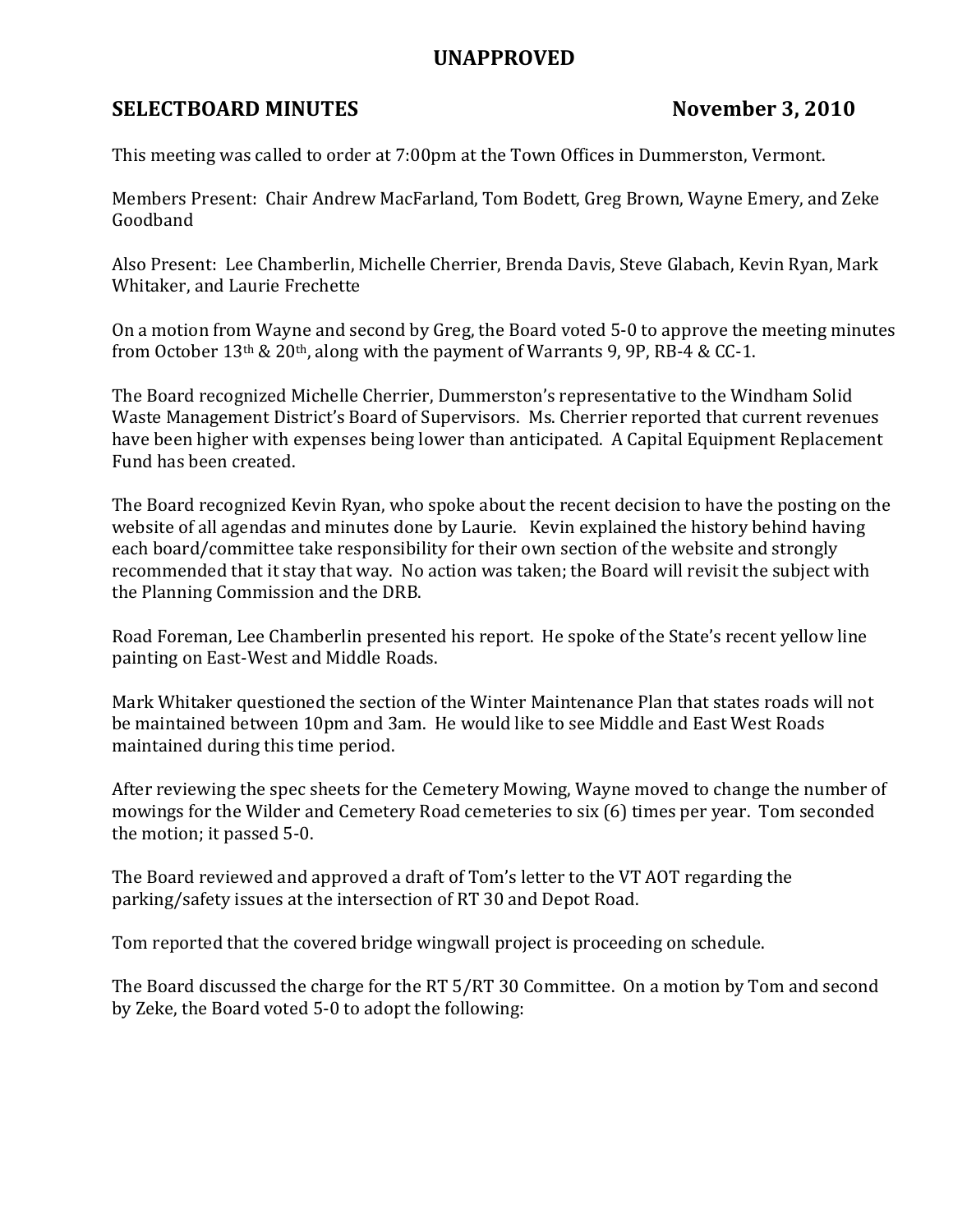## Selectboard Minutes November 3, 2010 Page 2

Route 5/Route 30 Committee Goals:

Undertake a land use and capability study of the Route 5 and Route 30 corridors to determine appropriate density and land use districting, employing an open public process.

 Collect and analyze available data on parcels in the corridors. Identify pertinent land use characteristics and features of parcels in the corridors. Determine impact of potential land use decisions on the Town. Make recommendations to the Planning Commission and Selectboard.

Wayne made a motion to appoint Steve Glabach, Jack Manix, Bill Schmidt, Greg Brown, Mark Whitaker & Matthew Hoffman (if they can make the meeting schedule) to the Route 5/Route 30 Committee. Zeke seconded the motion; it passed 5-0. All agreed that an additional member from the Rte. 30 corridor would be helpful and Steve agreed to contact a few people whose names were mentioned. In addition, the Board decided that the committee should elect a Chair and Secretary at their organizational meeting. Tom will take Greg's place on the Zoning Bylaw Committee so that Greg may join the newly formed committee.

Steve will be the lead person to organize the first meeting.

The Board reviewed the FY 2011 contract for the Windham County Humane Society. After discussing the contract details, along with the invoices that were included on the warrant, Greg moved to amend the payment of these invoices to only pay for the charges for animals brought in by (or signed off on by) one of the Town's Animal Control Officers. Tom seconded the motion; it passed 5-0.

The Board reviewed a request from Betsy Arney to designate The Commons as the Town's newspaper of record. Andrew noted that he responded and explained that at a previous meeting the Board decided to keep The Brattleboro Reformer as the newspaper of record and explained the reasons for the decision.

Discussion on the 2011 PACIF/health trust rates from VLCT was tabled.

Andrew will respond to David Tansey's email regarding the issuance of liquor licenses.

Andrew briefly updated the Board on the SB Land Partnership Bond Account. He is waiting for further information from Herb Rest, the Chair of the DRB.

There was no update on the former Regional Library building.

On a motion by Wayne and second by Zeke, the Board voted 5-0 to appoint Mark Brown as the 2011 Green-Up Day coordinator.

Greg will check with Cindy Wilcox on the scheduling of an open meeting law presentation by VLCT.

Andrew reported that Malcolm Moore is sending in the 1949 survey of the Dummerston/Newfane town line; Laurie has already been authorized to pay the \$50 invoice upon receipt.